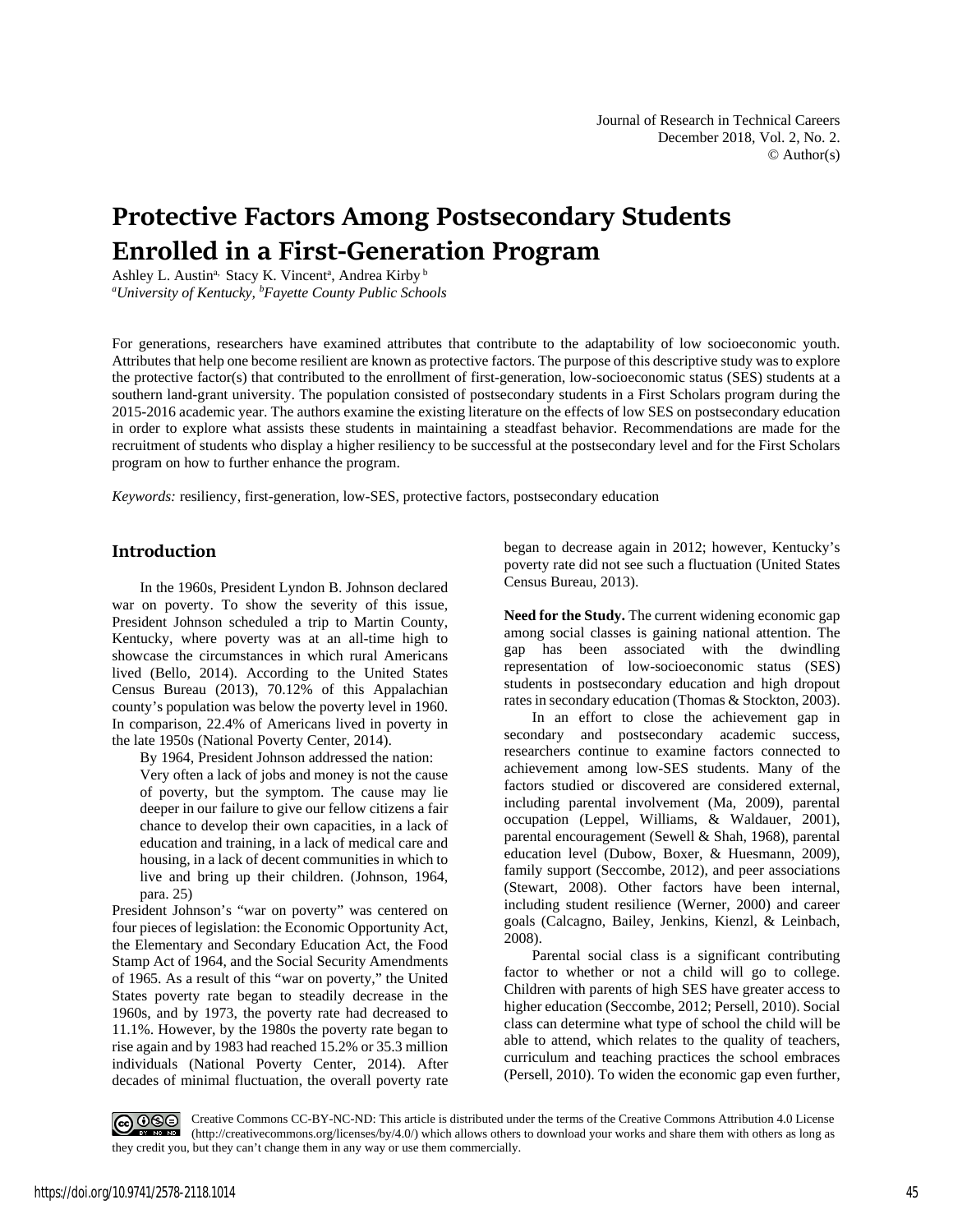research posits that counselors poorly perceive and expect less from low-SES students (Auwarter & Aruguete, 2008).

**Efforts Being Made at the Postsecondary Level.**  A variety of organized platforms, such as the First Scholars program, have swept across the country in an effort to assist low income students with their academic goals. Founded in 2008 by Eric Suder, the First Scholars program is a comprehensive program that seeks to develop cultural capital in less advantaged, firstgeneration college students through a four-year process (Pollard First Scholars, 2018). Annual themes (connect to campus, optimize the college experience, expand career and community opportunities, and transition to the future) are outlined for each of the four years of college. Each year the students focus on one objective and theme depending on what grade they are in (Pollard First Scholars, 2018). Learning objectives include:

- 1. First-Gen Bridging the gaps, transforming challenges, creating opportunities, and accessing resources;
- 2. Self Discovering potential, expanding awareness, utilizing strengths, and clarifying values and beliefs;
- 3. Success Exploring possibilities, developing a personal vision, gaining experience, and building a skill set; and
- 4. Significance Giving back, engaging personal passion, developing leadership, and making a difference (Center for First-Generation Student Success, 2018).

# **Theoretical/Conceptual Framework**

Researchers have found first-generation, low-SES students that enroll and successfully transition into a higher educational institution to be resilient (Dubow, Boxer, & Huesmann, 2009; Bradley & Corwyn, 2005). Emmy Werner and Ruth Smith were among the first to explore the term resiliency. In the 1970s, the two used the term "resilient" to describe a cohort of poverty-stricken children in Kauai, Hawaii. Werner and Smith (1989) expanded resiliency research with a longitudinal study of multiple risk factors such as SES, family stability, and perinatal stress.

Early resiliency researchers focused on studying the individual and the individual's internal risk factors such as autonomy or high self-esteem (Luthar, Cicchetti, & Becker, 2000), which could be attributed to helping the individual become resilient. This individual-themed lens for studying resiliency narrowed the field by limiting the investigation of how the individuals were becoming resilient (Hayhurst, Hunter, Kafka, & Boyes, 2013).

As resiliency began to be explored in more depth, researchers realized external factors could contribute to an individual becoming resilient as well (Werner & Smith, 1992). Additional research led to the creation of

three factors associated with the "development of resilience: (1) attributes of the children themselves, (2) aspects of their families, and (3) characteristics of their wider social environments" (Luthar, Cicchetti, & Becker, 2000, p. 544). These three factors have been termed "protective factors" (Werner & Smith, 1992).

Student success characteristics refer to the student's background (geographical location, parents' education level, SES, race, gender, etc.) and how likely that student is to enroll and succeed at a postsecondary institution. Perna and Titus (2005) found the most influential factor in determining college enrollment is parent education level. Oher researchers have expanded on this to include the most influential combination of factors in determining college enrollment is parent education level and SES (Dubow, Boxer, & Huesmann, 2009).

After a first-generation, low-income student enters college, they often face difficulties with academic, cultural, and/or social transitions (Thayer, 2000). Due to the realization that college support can be limited, programs such as First Scholars require each student to develop an Individual Strategic Plan (ISP) tailored to each student's goals. This ISP serves as the primary tool to assess student characteristics. The ISP requires students to select activities and experiences that will assist in achieving their goals (Thayer, 2000).

The current study focuses on the First Scholars program at the University of Kentucky. The university serves as the land grant institution for the Commonwealth; a Commonwealth in which 60% of residents are low-SES with an unemployment rate that is above the federal average with only two of 120 counties above the nation's unemployment rate. The First Scholars program is not the only program to target first-generation college students at the University of Kentucky, but the only one where SES is a criterion for admission. Three characteristics (student success, tools to access, and support strategies) and the body of supportive research are what currently drives the First Scholars program (Thayer, 2000). Although the First Scholars program relies on research that examines factors influencing postsecondary enrollment (Dubow, Boxer, & Huesmann, 2009; Werner, 2000; Werner & Smith, 1992), limited research exists into the factors that influence the participants to remain in school and achieve academic success.

# **Purpose and Research Objectives**

The purpose of this study was to describe the protective factor(s) that contribute to the enrollment of first-generation, low-SES students at the University of Kentucky. Tailoring a study to meet the needs of this specific program could provide more insight into the First Scholars population, problems the students face, and allow for the development of more diversified tools and programs to meet the needs of their students.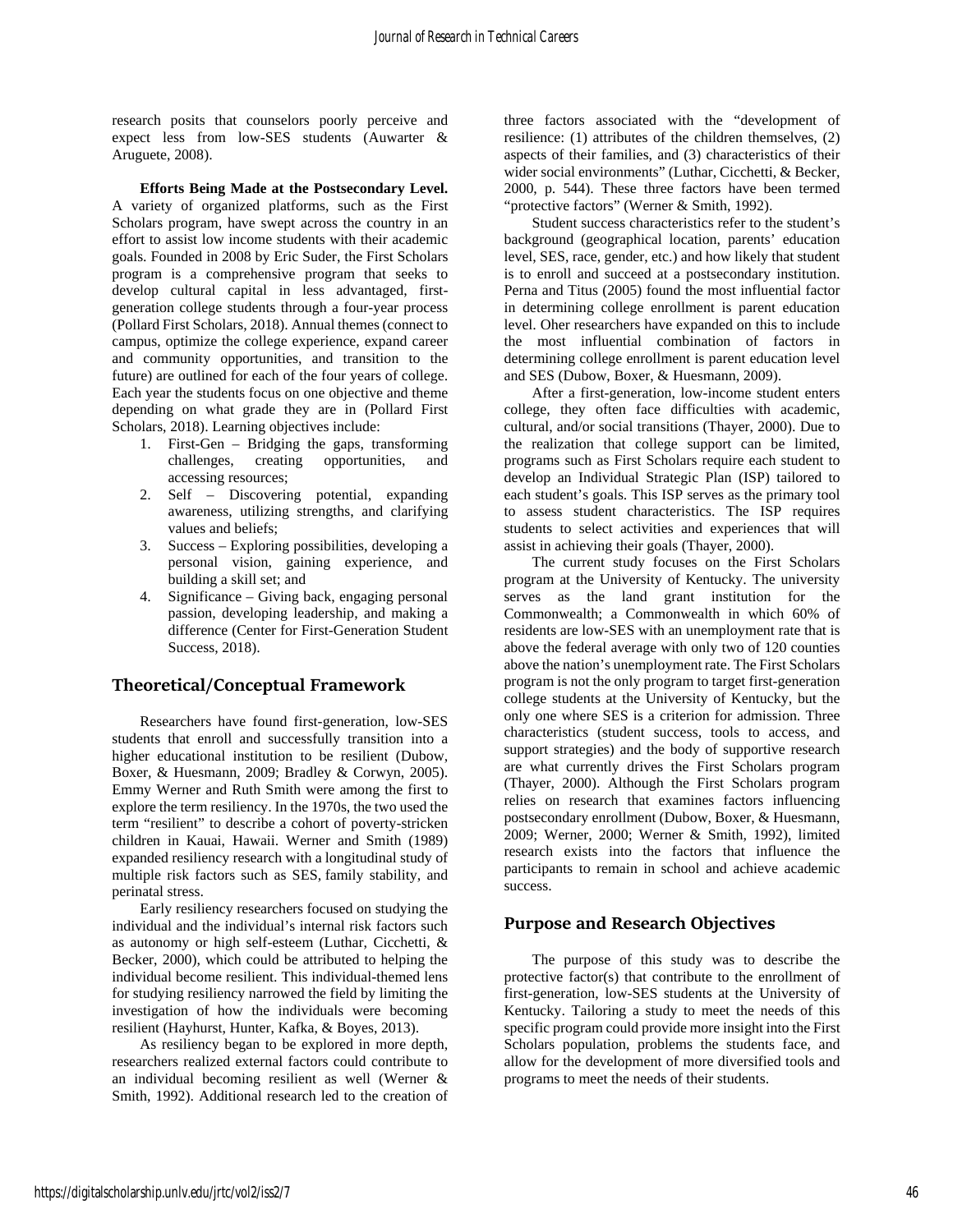The following research objectives were the focus of this study:

- 1. Describe selected characteristics of the firstgeneration, low-SES students in this program, specifically, gender, race/ethnicity, home residence, grade level, and grade point average (GPA).
- 2. Describe the protective factors present among the first-generation, low-SES students in this program.
- 3. Describe the protective factors present among the first-generation, low-SES students in this program by their college status.

#### **Method**

This study was descriptive and correlational by design. Descriptive research is used when a researcher wants to examine existing conditions (Fraenkel & Wallen, 2006). Correlational research collects data on two or more variables and examines the relationship between those variables. In this study, the researcher examined which protective factor(s) assisted firstgeneration, low-SES students enrolling in a higher educational institution.

In this study, the population consisted of firstgeneration, postsecondary students enrolled in the First Scholars program during the 2015 – 2016 academic year  $(N = 51)$ . At the university in which this study was conducted, 18% of students are considered firstgeneration. In the researchers' attempt to gain census data, multiple methods of contact were implemented, which led to a tested population of 37 ( $N = 37$ ).

The instrument used for this study contained two parts: part I consisted of protective factors and part II consisted of participant characteristics. The criteria of the 23 protective factors in part I were based on Werner's (2000) work on protective factors. The researcher contacted the founder of the developed protective factors (Werner & Smith, 1992) for permission to modify and use these protective factors in the questionnaire. No protective factors were omitted, but some were reworded for better understanding, following information collected in a pilot study (e.g., "involvement in schools" was shortened to "school experiences"). The founder of the protective factors agreed to the modifications made. In part I of the questionnaire, participants indicated through a Likert scale from 1 to 5, with 1 designated as "No Influence" and 5 designated as "Extremely Influential," regarding each protective factor's contribution to their success as a student within the college. In part II of the questionnaire, participants provided demographic information.

A panel of experts  $(n = 3)$  reviewed the questionnaire for face validity and a panel of students  $(n = 8)$  from similar backgrounds examined the questionnaire for content validity. Modifications were made following this review. Reliability is the extent to which an instrument produces accurate results (Phelan & Wren, 2006). The reliability of the questionnaire was established using a

 $Table 1.$  Characteristics of First-generation Participants  $(N - 37)$ 

| Table 1. Characteristics of Phst-generation Family pains $(Y - 3)$<br>Characteristics |                | $\%$             |
|---------------------------------------------------------------------------------------|----------------|------------------|
| Gender                                                                                |                |                  |
| Male                                                                                  | 21             | 56.8             |
| Female                                                                                | 16             | 43.2             |
| Ethnicity                                                                             |                |                  |
| White                                                                                 | $27\,$         | 73.0             |
| Other                                                                                 | 5              | 13.5             |
| African American                                                                      | 3              | 8.1              |
| Hispanic/Latino                                                                       | $\overline{c}$ | 5.4              |
| Home Residence                                                                        |                |                  |
| Suburban                                                                              | 20             | 54.1             |
| Rural                                                                                 | 14             | 37.8             |
| Urban                                                                                 | 3              | 8.1              |
| College Classification                                                                |                |                  |
| Sophomore                                                                             | 13             | 35.1             |
| Junior                                                                                | 12             | 32.4             |
| Senior                                                                                | 12             | 32.4             |
| Grade Point Average                                                                   |                |                  |
| $3.75 - 4.0$                                                                          | 9              | 24.3             |
| $3.51 - 3.74$                                                                         | 7              | 18.9             |
| 3.26-3.50                                                                             | 8              | 21.6             |
| 3.01-3.25                                                                             | 7              | 18.9             |
| 2.00-3.00                                                                             | 4              | 10.8             |
| < 2.00                                                                                | 0              | $\boldsymbol{0}$ |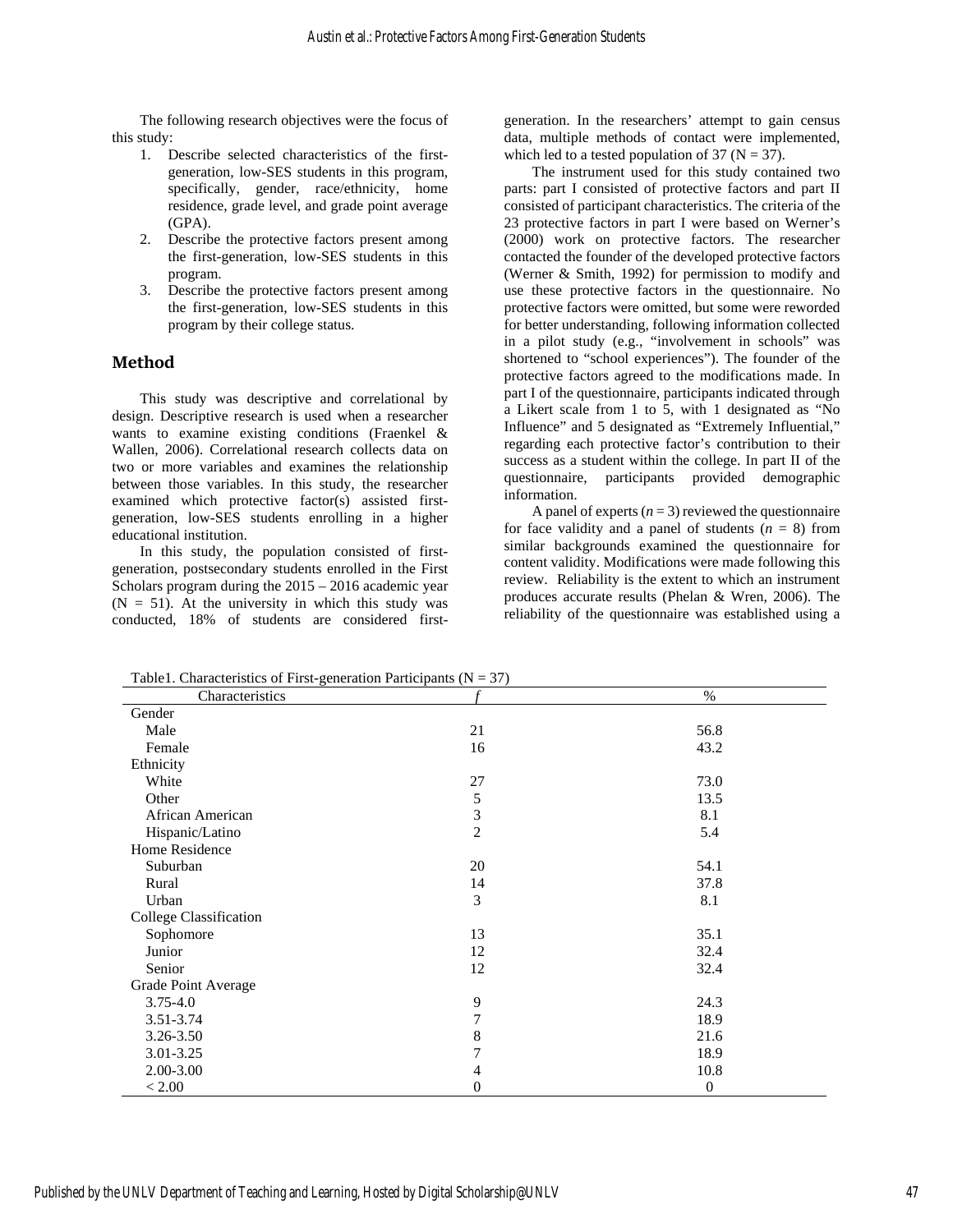Table 2. Protective Factors Influence on Successful College Transition  $(N = 37)$ 

| <b>Protective Factor</b>      | Mean | Range         |
|-------------------------------|------|---------------|
| Achieve goals                 | 4.73 | 3.00-5.00     |
| Ability to plan for future    | 4.38 | $2.00 - 5.00$ |
| Focus on education            | 4.32 | $2.00 - 5.00$ |
| Being independent             | 4.24 | 1.00-5.00     |
| Responsibilities              | 4.14 | 1.00-5.00     |
| Ability to be a self-starter  | 4.03 | 1.00-5.00     |
| Intelligence                  | 4.00 | $2.00 - 5.00$ |
| Upbringing                    | 3.92 | 1.00-5.00     |
| Personality                   | 3.81 | 1.00-5.00     |
| Positive self-concept         | 3.70 | 1.00-5.00     |
| School experiences            | 3.65 | 1.00-5.00     |
| Close friends                 | 3.51 | 1.00-5.00     |
| Structure and rules           | 3.43 | 1.00-5.00     |
| Teacher(s)                    | 3.22 | 1.00-5.00     |
| Physically distance self      | 3.11 | 1.00-5.00     |
| Faith                         | 3.11 | 1.00-5.00     |
| Parents' education            | 3.11 | 1.00-5.00     |
| Caregiver relationship        | 3.05 | 1.00-5.00     |
| <b>High School Activities</b> | 2.97 | 1.00-5.00     |
| Grandparents                  | 2.76 | 1.00-5.00     |
| <b>Siblings</b>               | 2.68 | 1.00-5.00     |
| Hobbies/Special talents       | 2.65 | 1.00-5.00     |
| High school mentor( $s$ )     | 2.54 | 1.00-5.00     |

Scale:  $1 = No$  Influence,  $2 = S$  Slightly Influential,  $3 =$  Moderately Influential,  $4 =$  Influential, and  $5 =$  Extremely Influential

| Table 3. Protective Factor Differences by Year in College $(N = 37)$ |  |  |  |  |  |  |  |  |
|----------------------------------------------------------------------|--|--|--|--|--|--|--|--|
|----------------------------------------------------------------------|--|--|--|--|--|--|--|--|

|                               | Sophomore        |         |      | Junior           |         |      | Senior           |         |      |
|-------------------------------|------------------|---------|------|------------------|---------|------|------------------|---------|------|
| Protective Factor             | $\boldsymbol{n}$ | M       | SD   | $\boldsymbol{n}$ | M       | SD   | $\boldsymbol{n}$ | M       | SD   |
| <b>High School Activities</b> | 13               | 3.00    | 1.41 | 12               | 2.58    | 1.38 | 12               | $3.33*$ | 1.23 |
| Personality                   | 13               | 3.54    | 1.33 | 12               | 3.92    | .79  | 12               | $4.00*$ | 1.13 |
| Ability to be a self-starter  | 13               | 3.92    | 1.19 | 12               | 4.00    | 1.04 | 12               | 4.17*   | 1.19 |
| Intelligence                  | 13               | 3.62    | .87  | 12               | 4.17    | .83  | 12               | $4.25*$ | .75  |
| Physically distance self      | 13               | 2.62    | 1.19 | 12               | 3.25    | 1.48 | 12               | $3.50*$ | 1.44 |
| Focus on education            | 13               | 4.38*   | .65  | 12               | 4.25    | .87  | 12               | 4.33    | .65  |
| Achieve goals                 | 13               | 4.54    | .78  | 12               | 4.83*   | .39  | 12               | $4.83*$ | .39  |
| Hobbies/Special talents       | 13               | 2.38    | 1.33 | 12               | 2.67    | 1.07 | 12               | $2.92*$ | 1.31 |
| Positive self-concept         | 13               | 3.62    | 1.12 | 12               | 3.42    | 1.00 | 12               | $4.08*$ | .79  |
| Ability to plan for future    | 13               | 4.23    | .83  | 12               | $4.50*$ | .90  | 12               | 4.42    | 1.00 |
| Faith                         | 13               | 2.92    | 1.93 | 12               | 3.08    | 1.62 | 12               | $3.33*$ | 1.61 |
| Upbringing                    | 13               | 3.77    | 1.30 | 12               | 3.92    | 1.38 | 12               | $4.08*$ | .90  |
| Parents' education            | 13               | $3.46*$ | 1.39 | 12               | 2.75    | 1.48 | 12               | 3.08    | 1.44 |
| Caregiver relationship        | 13               | 2.77    | 1.69 | 12               | 2.92    | 1.68 | 12               | $3.50*$ | 1.17 |
| Grandparents                  | 13               | 2.69    | 1.25 | 12               | 2.17    | 1.28 | 12               | $3.42*$ | 1.24 |
| <b>Siblings</b>               | 13               | 2.54    | 1.61 | 12               | $3.00*$ | 1.48 | 12               | 2.50    | 1.38 |
| Being independent             | 13               | 3.92    | 1.19 | 12               | $4.67*$ | .65  | 12               | 4.17    | .83  |
| Structure and rules           | 13               | 3.46    | 1.51 | 12               | 3.25    | 1.66 | 12               | $3.58*$ | 1.31 |
| Responsibilities              | 13               | 4.15    | .80  | 12               | $4.17*$ | 1.19 | 12               | 4.08    | 1.16 |
| Close friends                 | 13               | 3.08    | 1.50 | 12               | 3.25    | 1.54 | 12               | $4.25*$ | .87  |
| Teacher(s)                    | 13               | 3.00    | 1.41 | 12               | 2.67    | 1.54 | 12               | $4.00*$ | 1.04 |
| School experiences            | 13               | 3.62    | 1.12 | 12               | 3.42    | 1.38 | 12               | $3.92*$ | 1.24 |
| High school mentor(s)         | 13               | 2.62    | 1.26 | 12               | 1.92    | 1.08 | 12               | $3.08*$ | 1.44 |

\*Protective factor is rated highest by participants in that year in college. Scale:  $1 = No$  Influence,  $2 =$  Slightly Influential,  $3 =$  Moderately Influential,  $4 =$  Influential, and  $5 =$  Extremely Influential;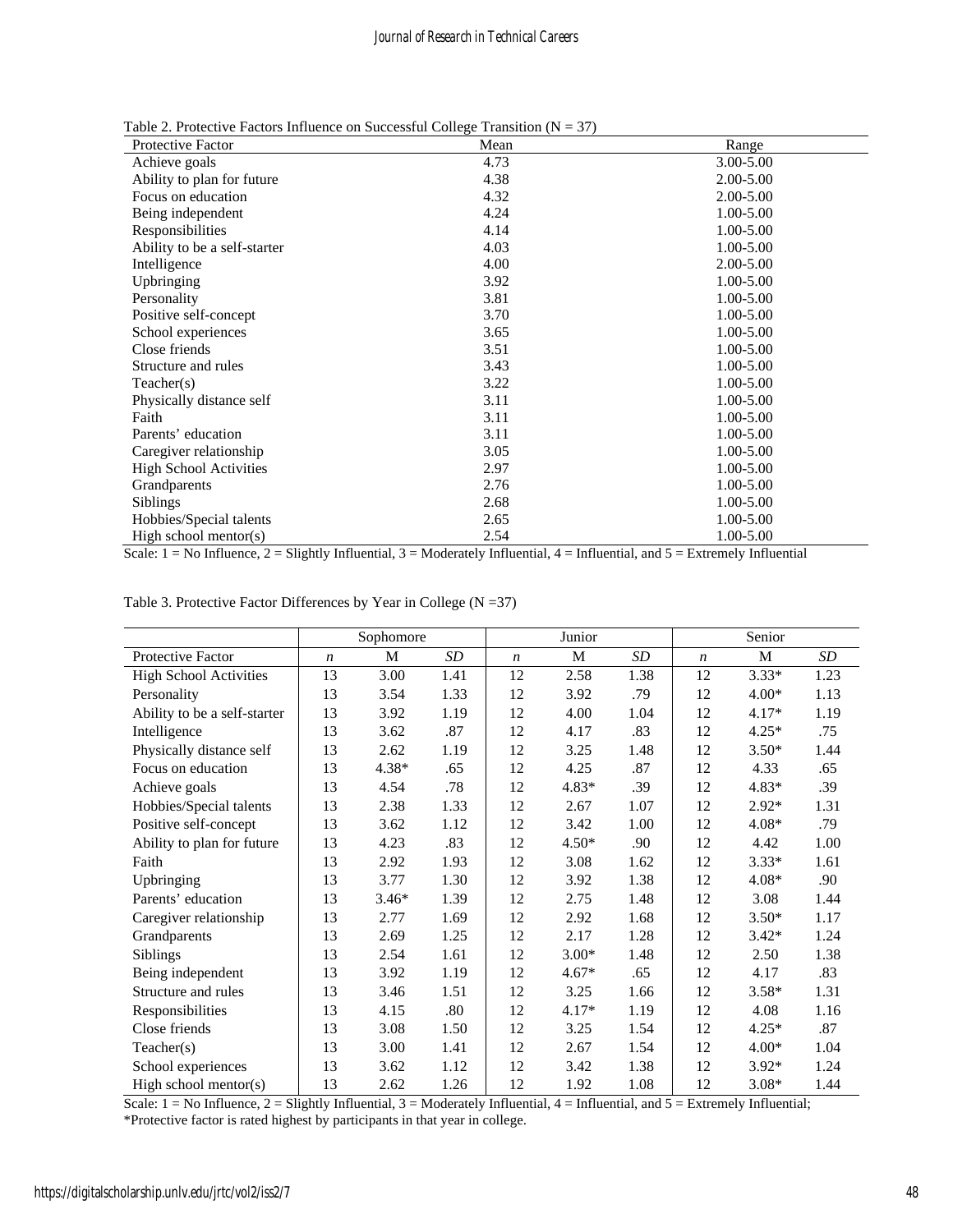scale was 0.81. According to Santos (1999), a Cronbach alpha score of 0.70 or higher should be considered acceptable.

The First Scholars coordinator invited the researchers to distribute the questionnaire at the conclusion of an end of semester meeting with all of the students. After the questionnaires were distributed through this paper/pencil face-to-face approach, the authors and the First Scholars coordinator contacted all non-responsive participants by email in order to prevent non-response error, "which occurs when a significant number of people in the survey sample do not respond to the questionnaire" (Salant & Dillman, 1994, p. 20). Salant and Dillman (1994) consider a response rate under 60-70 percent as an indicator of non-response error. The authors secured a 72% response rate.

# **Results**

**Research Objective 1: Describe selected characteristics of the first-generation, low-SES students in this program, specifically, gender, race/ethnicity, home residence, grade level, and GPA.** 56.8% (f=21) of respondents are male, and 73.0% (f=27) are White. A majority of participants  $(f = 20; 54.1\%)$ considered their home residence to be in a suburban setting. Of the participants, the majority were sophomores (f = 13; 35.1%), followed by juniors (f = 12; 32.4%) and seniors (f = 12; 32.4%). The leading cumulative GPA reported by the participants ( $f = 10$ ; 27.0%) fell in the range of 3.26-3.50. Additional demographic characteristics of participants can be found in Table 1.

**Research Objective 2: Describe the protective factors present among the first-generation, low-SES students in this program.** Achieving goals ( $M = 4.73$ ) was identified as the most influential protective factor, followed by the ability to plan for one's future  $(M = 4.38)$ . The ability to focus on one's education had a mean score of 4.32, followed by being independent  $(M = 4.24)$  and then responsibilities ( $M = 4.14$ ), being a self-starter ( $M =$ 4.03), and intelligence ( $M = 4.00$ ). Siblings ( $M = 2.68$ ), hobbies ( $M = 2.65$ ), and high school mentors ( $M = 2.54$ ) were identified by the respondents as the least influential protective factor listed. Mean values for the influence of each protective factor can be reviewed in Table 2.

**Research Objective 3: Describe the protective factors present among the first-generation, low-SES students in this program by their college status.** For each protective factor, the average value for perceived influence of each factor was calculated for participants in each year of the First Scholars program. Of the 23 protective factors, seniors rated 17 of the protective factors higher in influence when compared to students in other years in college while juniors identified four of the protective factors to be more influential. Sophomores

accredited only two of the protective factors to be higher than the freshman, sophomores, and seniors (i.e. Focus on Education; Parent's Education). The value that is on average higher in a particular year in college as compared to other years is highlighted in Table 3 using an asterisk.

# **Conclusions, Recommendations, and Implications**

Researchers have found students enrolled in collegiate programs/activities perform better academically than students not enrolled in extracurricular activities (Calcagno, Bailey, Jenkins, Kienzl, & Leinbach, 2008). This suggests that allocating funding to and continuing programs such as the First Scholars program helps students to stay focused academically, thus implying that the high-risk students identified in these programs would continue to stay focused in their studies and have a higher success rate at the collegiate level.

The five protective factors that were most likely to be ranked as influential were Achieving Goals, Ability to Plan, Focus on Education, Being Independent, and Responsibilities. All five of these protective factors are considered internal factors, coming from within the individual versus within the family or within the community (Werner & Smith, 1992). Although additional research needs to be conducted to confirm similar findings, it is recommended that the university begin to explore other forms of admission processes and become less dependent on entry exams as these exams do not correlate to resiliency (Engle, Bermeo, & O'Brien, 2006) for low-income students. One path for possible implementation in regards to admission processes are the use of student interviews, essays, or utilization of Werner's instrument to probe for protective factors among potential students.

While internal protective factors are learned at a young age, high school programs, such as student organizations, clubs and sports, can teach protective factors like Responsibilities and Achieving Goals (Schexnider, 2013). Collaborations between the university and youth organizations could allow adolescents to gain additional protective factors more successfully and to use their already established protective factors, which they gained through their lived experiences.

The five protective factors that were ranked as least influential were High School Activities, Grandparents, Siblings, Hobbies/Special Talents, and High School Mentors. The majority of the least influential protective factors are considered familial and communal. Although familial and communal support may still contribute to the overall success of the student, the participants in this study value tangible, external accomplishments as more of an influence in their academic success (Werner, 1995). Nickerson, Diener, and Schwarz (2010) explain how an upperclassmen may credit their consistent record of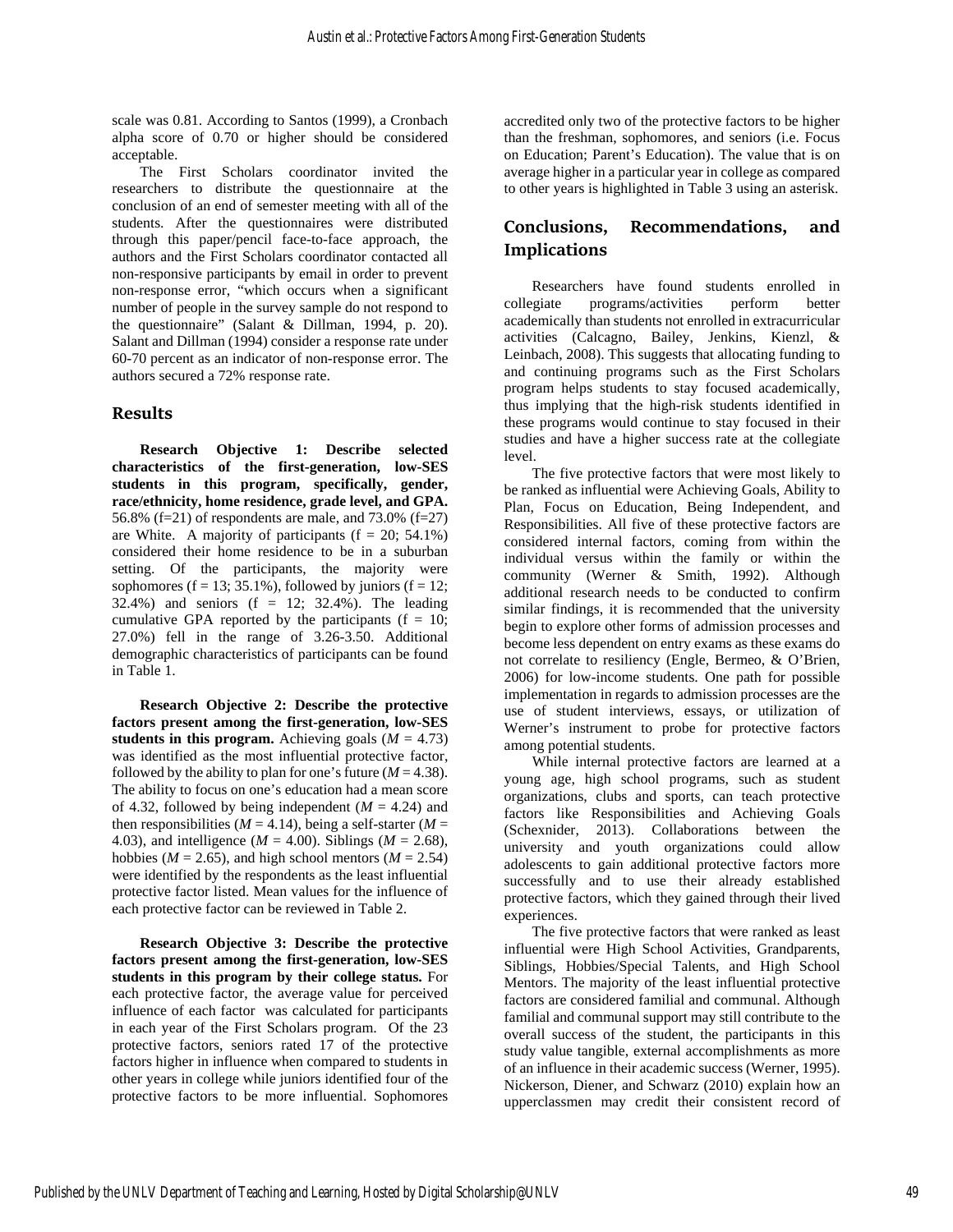academic success to internal factors, such as Hard Work, rather credit their parental upbringing over their adolescent years.

Internal protective factors are perceived as being extremely important to the resiliency of the low-SES students in this study. Based on these results, postsecondary undergraduate degree programs should consider creating collaborations within their colleges that establish pedagogical and andragogic trainings to faculty and staff regarding how to work with students lacking internal protective factors. Establishing programs that create communal protective factors is recommended as an effort to help make up for the lack of internal protective factors by bolstering communal support and relationships. Awareness training on personal protective factors and methods of how to lean upon them more could be added to summer orientation programs for incoming freshmen. Similarly, Individual Strategic Plans, as assigned by the First Scholars program, should continue to be used as a quality initiative that encourages students to stay focused within the context of the goals they have established. This is especially important given that participants scored Achieving Goals highest among the 23 protective factors in this study. The authors recommend that students continue to develop ISPs and that they be shared with the student's academic advisor.

#### **References**

- Auwarter, A. E., & Aruguete, M. S. (2008). Counselors perceptions of students who vary in gender and socioeconomic status. *Social Psychology of Education, 11*, 389-395[. https://doi.org/10.1007](https://doi.org/10.1007%E2%80%8C/s11218%E2%80%8C-008-9056-0) [/s11218-008-9056-0](https://doi.org/10.1007%E2%80%8C/s11218%E2%80%8C-008-9056-0)
- Bradley, R. H., & Corwyn, R. F. (2005). Caring for children around the world: A view from HOME. *International Journal of Behavioral Development 6*, 468-478.
- Calcagno, J. C., Bailey, T., Jenkins, D., Kienzl, G., & Leinbach, T. (2008). Community college student success: What institutional characteristics make a difference? *Economics of Education Review, 27*(6), 632-645. [https://doi.org/10.1016/j.econedurev.2007](https://doi.org/10.1016/j.econedurev%E2%80%8C.2007%E2%80%8C.07.003) [.07.003](https://doi.org/10.1016/j.econedurev%E2%80%8C.2007%E2%80%8C.07.003)
- Center for First-Generation Student Success (2018). *First Scholars Steps to Success.* Retrieved on November 10, 2018, from [https://firstgen.naspa.org](https://firstgen.naspa.org/program%E2%80%8C/first-scholars-steps-to-success) [/program/first-scholars-steps-to-success](https://firstgen.naspa.org/program%E2%80%8C/first-scholars-steps-to-success)
- Dubow, E. F., Boxer, P., & Huesmann, L. R. (2009). Long-term effects of parents' education on children's educational and occupational success: Mediation by family interactions, child aggression, and teenage aspirations. *Merrill Palmer Q (Wayne State University Press), 55*(3), 224-249. [https://doi](https://doi.org/10.1353/mpq.0.0030) [.org/10.1353/mpq.0.0030](https://doi.org/10.1353/mpq.0.0030)
- Engle, J., Bermeo, A., & O'Brien, C. (2006). Straight from the source: What works for first-generation college students. *The Pell Institute for the Study of*

*Opportunity in Higher Education*. Retrieved May 4, 2014, fro[m https://www.tgslc.org/pdf/files-sfts](https://www.tgslc.org/pdf/files-sfts%E2%80%8C_what%E2%80%8C_works.pdf) what\_works.pdf

- Fraenkel, J., & Wallen, N. (2006). *How to design and evaluate research in education* (6th ed.). New York, NY: McGraw-Hill.
- Johnson, L. B. (1964). *First State of the Union Address*. Retrieved December 3, 2014, from [http://](http://www.americanrhetoric.com/speeches/lbj1964state%E2%80%8Coftheunion.htm) [www.americanrhetoric.com/speeches/lbj1964state](http://www.americanrhetoric.com/speeches/lbj1964state%E2%80%8Coftheunion.htm) [oftheunion.htm](http://www.americanrhetoric.com/speeches/lbj1964state%E2%80%8Coftheunion.htm)
- Johnson, L. B. (1964). Remarks Upon Signing the Economic Opportunity Act. August 20, 1964. Online by Gerhard Peters and John T. Woolley, *The American Presidency Project*. Retrieved from <http://www.presidency.ucsb.edu/ws/?pid=26452>
- Leppel, K., Williams, M. L., & Waldauer, C. (2001). The impact of parental occupation and socioeconomic status on choice of college major. *Journal of Family and Economic Issues, 22*(4), 373-394. [https://doi.org/10.1023](https://doi.org/10.1023%E2%80%8C/A:1012716828901) [/A:1012716828901](https://doi.org/10.1023%E2%80%8C/A:1012716828901)
- Ma, Y. (2009). Family socioeconomic status, parental involvement, and college major choices-gender, race/ethnic, and nativity patterns. *Sociological Perspectives, 52*(2), 211-234[. https://doi.org/10](https://doi.org/10%E2%80%8C.1525%E2%80%8C/sop.2009.52.2.211) [.1525/sop.2009.52.2.211](https://doi.org/10%E2%80%8C.1525%E2%80%8C/sop.2009.52.2.211)
- Nickerson, C., Diener, E., & Schwarz, N. (2010). Positive affect and college success. *Journal of Happiness Studies*, *12*(4), 717-764[. https://doi](https://doi.org/10.1007/s10902-010-9224-8) [.org/10.1007/s10902-010-9224-8](https://doi.org/10.1007/s10902-010-9224-8)
- Persell, C. H. (2010). Social class and educational equality ( $7<sup>th</sup>$  Ed.). J. A. Banks & C. A. M. Banks (Eds.). *Multicultural education issues and perspectives* (pp. 84-106). Hoboken, NJ: John Wiley & Sons.
- Phelan, C. & Wren, J. (2006). Exploring reliability in academic assessment. Retrieved February 12, 2015, from [https://www.uni.edu/chfasoa](https://www.uni.edu/chfasoa%E2%80%8C/reliabilityandvalidity%E2%80%8C.htm) [/reliabilityandvalidity.htm](https://www.uni.edu/chfasoa%E2%80%8C/reliabilityandvalidity%E2%80%8C.htm)
- Pollard First Scholars. (2018). *Pollard First Scholars at University of Kentucky*. Retrieved November 10, 2018, fro[m https://www.uky.edu/firstgeneration](https://www.uky.edu/firstgeneration%E2%80%8C/pollard-scholars-program) [/pollard-scholars-program](https://www.uky.edu/firstgeneration%E2%80%8C/pollard-scholars-program)
- Salant, P. & Dillman, D. (1994). *How to conduct your own survey*. New York, NY: John Wiley & Sons, Inc.
- Santos, J. R. A. (1999). Cronbach's alpha: A tool for assessing the reliability of scales. *Journal of Extension [On-line]*, 37(2).
- Schexnider, M. (2013, October). *Measuring teacher quality: Do teachers impact students' adult outcomes?* Retrieved from [http://](http://chicagopolicyreview.org/2013%E2%80%8C/10/22/measuring-teacher-quality-do-teachers-impact-students-adult-outcomes-2/) [chicagopolicyreview.org/2013/10/22/measuring](http://chicagopolicyreview.org/2013%E2%80%8C/10/22/measuring-teacher-quality-do-teachers-impact-students-adult-outcomes-2/)[teacher-quality-do-teachers-impact-students-adult](http://chicagopolicyreview.org/2013%E2%80%8C/10/22/measuring-teacher-quality-do-teachers-impact-students-adult-outcomes-2/)[outcomes-2/](http://chicagopolicyreview.org/2013%E2%80%8C/10/22/measuring-teacher-quality-do-teachers-impact-students-adult-outcomes-2/)
- Seccombe, K. (2012). *Families and their social worlds*. Boston, MA: Pearson Education,
- Stewart, E. B. (2008). School structural characteristics, student effort, peer associations, and parental